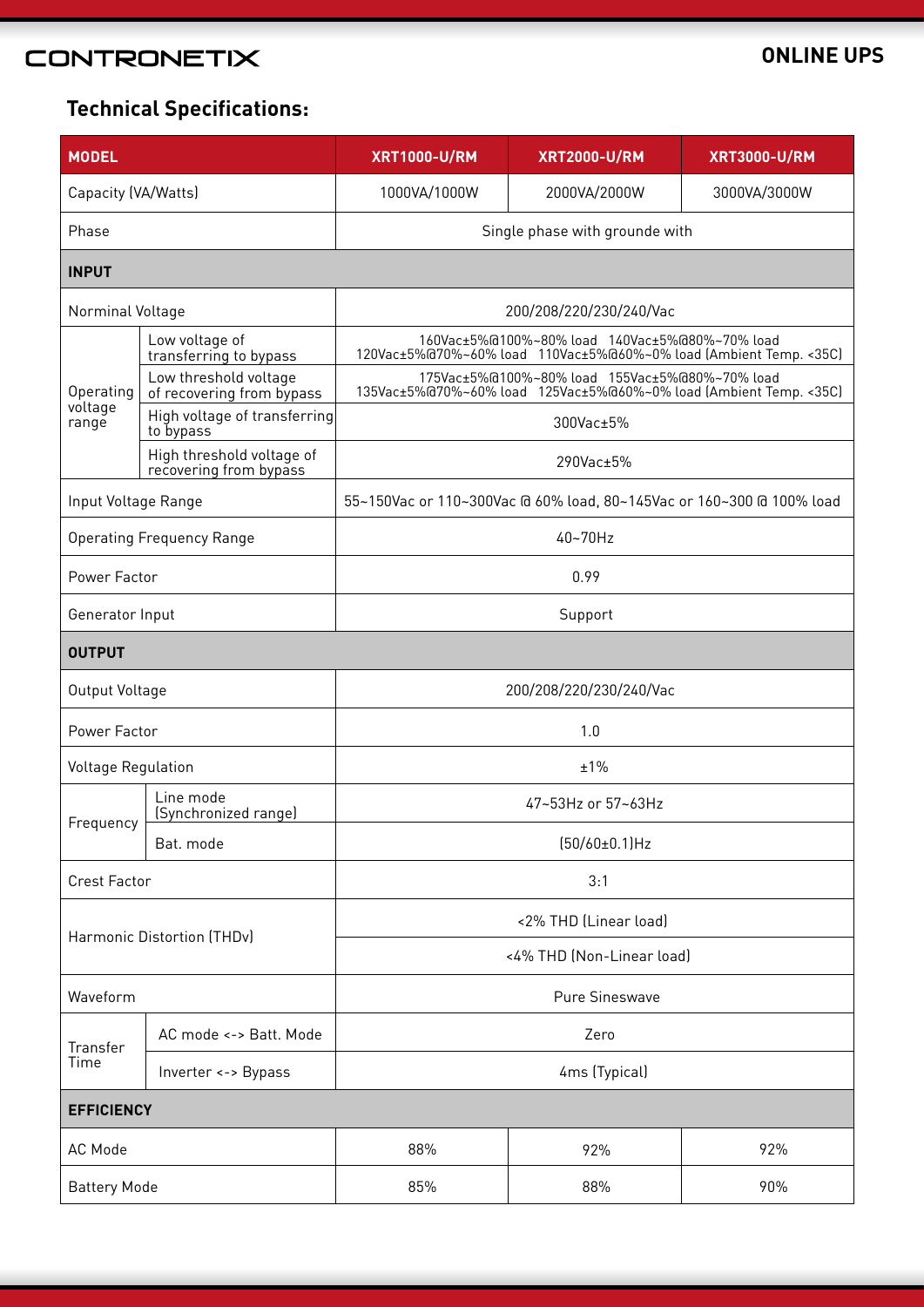# CONTRONETIX

#### **ONLINE UPS**

| <b>BATTERY</b>                                    |                                                                  |                                                                                                                                                                                                                                                                                                                      |                  |                  |  |
|---------------------------------------------------|------------------------------------------------------------------|----------------------------------------------------------------------------------------------------------------------------------------------------------------------------------------------------------------------------------------------------------------------------------------------------------------------|------------------|------------------|--|
| <b>Battery Type</b>                               |                                                                  | <b>12V9AH</b>                                                                                                                                                                                                                                                                                                        | <b>12V9AH</b>    | 12V9AH           |  |
| <b>Numbers</b>                                    |                                                                  | $\overline{2}$                                                                                                                                                                                                                                                                                                       | 4                | 6                |  |
| Backup Time                                       |                                                                  | Long run unit depends on the capacity of externel batteries                                                                                                                                                                                                                                                          |                  |                  |  |
| <b>Typical Recharging Time</b><br>(Standard Model |                                                                  | 4 hours recover to 90% capacity                                                                                                                                                                                                                                                                                      |                  |                  |  |
| Charging Voltage                                  |                                                                  | 27.4VDC±1%                                                                                                                                                                                                                                                                                                           | 54.7VDC±1%       | 82.1VDC±1%       |  |
| <b>Charging Current (Max.)</b>                    |                                                                  | 1A or 2A                                                                                                                                                                                                                                                                                                             | 1A or 2A         | 1A or 2A         |  |
| <b>SYSTEM FEATURES</b>                            |                                                                  |                                                                                                                                                                                                                                                                                                                      |                  |                  |  |
| Line Mode                                         | Ambient<br>Temp. < 35 C                                          | 105%~110%: UPS transfer to bypass after 10 minutes when the utility is normal<br>110%~130%: UPS transfer to bypass after 1 minute when the utility is normal<br>130%~150%: UPS transfer to bypass after 5 seconds when the utility is normal<br>>150%: UPS transfer to bypass immediately when the utility is normal |                  |                  |  |
| <b>Battery Mode</b>                               | 35°C <ambient<br>Temp. <math>&lt;40^{\circ}</math>C</ambient<br> | 105%~110%: UPS transfer to bypass after 10 minutes when the utility is normal<br>110%~130%: UPS transfer to bypass after 1 minute when the utility is normal<br>>130%: UPS transfer to bypass immediately when the utility is normal                                                                                 |                  |                  |  |
| <b>Short Circuit</b>                              |                                                                  | Hold whole system                                                                                                                                                                                                                                                                                                    |                  |                  |  |
| Overheat                                          |                                                                  | Line mode: Switch to bypass; Back up mode: Shut down UPS immediately                                                                                                                                                                                                                                                 |                  |                  |  |
| <b>Battery Low</b>                                |                                                                  | Alarm and switch off                                                                                                                                                                                                                                                                                                 |                  |                  |  |
| EPO (Optional)                                    |                                                                  | Shut down UPS immediately                                                                                                                                                                                                                                                                                            |                  |                  |  |
| Audible & Visual Alarms                           |                                                                  | Line failure, Battery low, Overload, System fault                                                                                                                                                                                                                                                                    |                  |                  |  |
| <b>Communication Interface</b>                    |                                                                  | USB, RS232, SNMP card (optional), Relay card (optional)                                                                                                                                                                                                                                                              |                  |                  |  |
| <b>PHYSICAL</b>                                   |                                                                  |                                                                                                                                                                                                                                                                                                                      |                  |                  |  |
| Dimension $W \times H \times D$ (mm)              |                                                                  | 440 x 305 x 86.5                                                                                                                                                                                                                                                                                                     | 440 x 460 x 86.5 | 440 x 600 x 86.5 |  |
| Net Weight (kg)                                   |                                                                  | 11.3                                                                                                                                                                                                                                                                                                                 | 19.1             | 26.2             |  |
| <b>ENVIRONMENT</b>                                |                                                                  |                                                                                                                                                                                                                                                                                                                      |                  |                  |  |
| <b>Operating Temperature</b>                      |                                                                  | $0 - 40C$                                                                                                                                                                                                                                                                                                            |                  |                  |  |
| Storage Temperature                               |                                                                  | $-25C - 55C$                                                                                                                                                                                                                                                                                                         |                  |                  |  |
| <b>Humidity Range</b>                             |                                                                  | 20~90% RH @ 0~40 C (Non-Condensing)                                                                                                                                                                                                                                                                                  |                  |                  |  |
| Altitude                                          |                                                                  | <1500m                                                                                                                                                                                                                                                                                                               |                  |                  |  |
| Noise Level                                       |                                                                  | Less than 50dBA at 1 meter                                                                                                                                                                                                                                                                                           |                  |                  |  |
| <b>STANDARDS</b>                                  |                                                                  |                                                                                                                                                                                                                                                                                                                      |                  |                  |  |
| Safety                                            |                                                                  | IEC/EN62040-1, IEC/EN60950-1                                                                                                                                                                                                                                                                                         |                  |                  |  |
| EMC                                               |                                                                  | IEC/EN62040-2, IEC61000-4-2, IEC61000-4-3, IEC61000-4-4,<br>IEC61000-4-5, IEC61000-4-6, IEC61000-4-8                                                                                                                                                                                                                 |                  |                  |  |